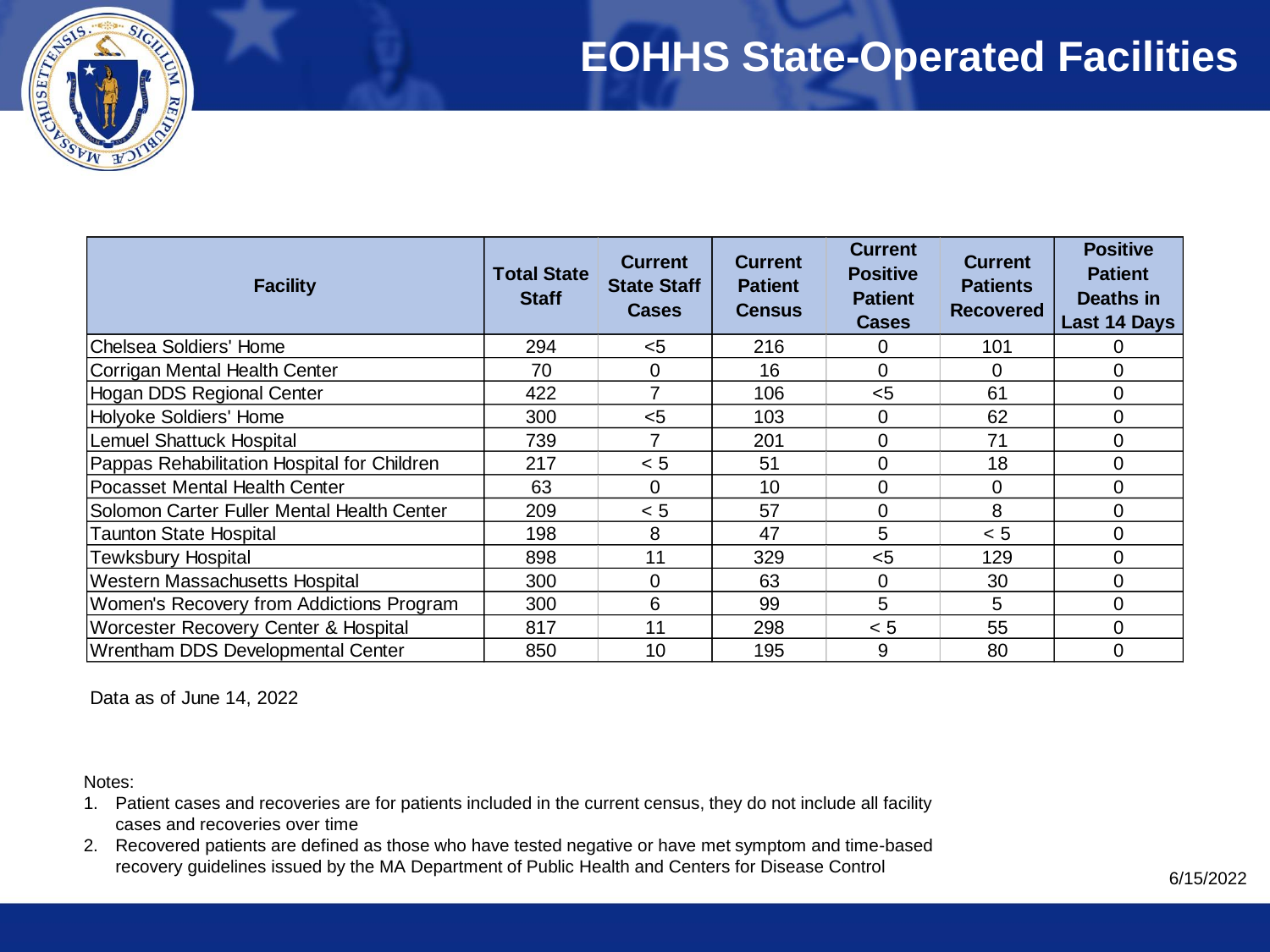### **EOHHS Congregate Care Sites**



|                                                                        | <b>State-Operated Sites</b>        |                                                      |                                                  | <b>Vendor-Operated Sites</b>                                       |                                                      |                                        |                                                                    |                                                      |                                                                      |
|------------------------------------------------------------------------|------------------------------------|------------------------------------------------------|--------------------------------------------------|--------------------------------------------------------------------|------------------------------------------------------|----------------------------------------|--------------------------------------------------------------------|------------------------------------------------------|----------------------------------------------------------------------|
| <b>Agency</b>                                                          | <b>Total State</b><br><b>Staff</b> | <b>Current</b><br><b>State Staff</b><br><b>Cases</b> | <b>Current</b><br><b>Client</b><br><b>Census</b> | <b>Current</b><br><b>Positive</b><br><b>Client</b><br><b>Cases</b> | <b>Current</b><br><b>Clients</b><br><b>Recovered</b> | <b>Current</b><br><b>Client Census</b> | <b>Current</b><br><b>Positive</b><br><b>Client</b><br><b>Cases</b> | <b>Current</b><br><b>Clients</b><br><b>Recovered</b> | <b>Positive</b><br><b>Client Deaths</b><br>in Last 14<br><b>Days</b> |
| Department of Developmental Services (DDS)<br>Congregate Care Sites    | 3,549                              | 79                                                   | 1,041                                            | 33                                                                 | 297                                                  | 7,741                                  | 131                                                                | 1,712                                                | < 5                                                                  |
| Department of Children and Families (DCF)<br>Congregate Care Sites     |                                    |                                                      |                                                  |                                                                    |                                                      | 1,593                                  | 14                                                                 | 1,358                                                | 0                                                                    |
| Department of Public Health (DPH) Congregate<br><b>Care Sites</b>      |                                    |                                                      |                                                  |                                                                    |                                                      | 5,498                                  | 34                                                                 | 5,494                                                | 0                                                                    |
| Department of Mental Health (DMH)<br>Congregate Care Sites             | 238                                | < 5                                                  | 224                                              | $\mathbf 0$                                                        | 95                                                   | 3,075                                  | 19                                                                 | 824                                                  | $\Omega$                                                             |
| Department of Youth Services (DYS)<br>Congregate Care Sites            | 558                                | 8                                                    | 125                                              | < 5                                                                | 98                                                   | 136                                    | $\mathbf 0$                                                        | 119                                                  | 0                                                                    |
| Massachusetts Commission for the Blind<br>(MCB) Congregate Care Sites  |                                    |                                                      |                                                  |                                                                    |                                                      | 49                                     | 0                                                                  | 25                                                   | 0                                                                    |
| Massachusetts Rehabilitation Commission<br>(MRC) Congregate Care Sites |                                    |                                                      |                                                  |                                                                    |                                                      | 112                                    | < 5                                                                | < 5                                                  | 0                                                                    |

Data as of June 14, 2022

Notes:

- 1. Congregate care sites are comprised of group homes overseen by each agency with the exception of DYS, which includes both group homes and facility settings, many of which are co-located
- 2. Current client census data for DPH congregate care sites based on Bureau of Substance Addiction Services (BSAS) licensed bed capacity
- 3. Client cases and recoveries are for clients included in the current census, they do not include all site cases and recoveries over time
- 4. Recovered clients are defined as those who have tested negative or have met symptom and time-based recovery guidelines issued by the MA Department of Public Health and Centers for Disease Control 6/15/2022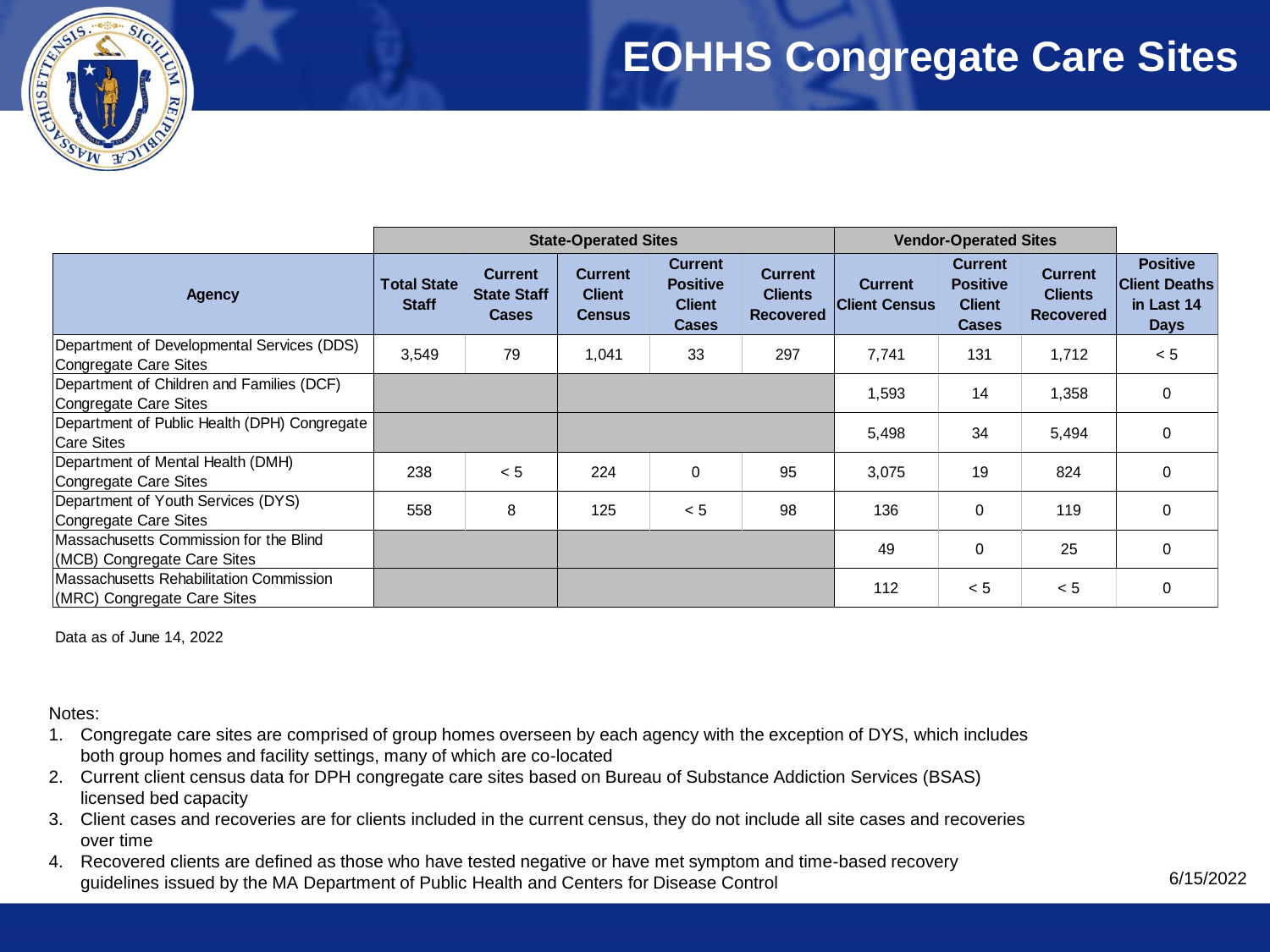

# **Department of Mental Health (DMH) Licensed Inpatient Psychiatric Facilities**

### *DMH Licensed Freestanding Psychiatric Hospitals*

| Location                                    | <b>County</b>     | <b>Current</b><br><b>Census</b> | <b>Current Patient</b><br><b>Cases</b> |
|---------------------------------------------|-------------------|---------------------------------|----------------------------------------|
| Arbour Hospital & Arbour Quincy             | Suffolk (Norfolk) | 134                             | $\overline{0}$                         |
| Austen Riggs Center                         | <b>Berkshire</b>  | $<$ 5                           | $5$                                    |
| BayRidge Hospital                           | <b>Essex</b>      | 51                              | $\Omega$                               |
| <b>Bournewood Hospital</b>                  | <b>Norfolk</b>    | 87                              | $\overline{0}$                         |
| <b>Fuller Hospital</b>                      | <b>Bristol</b>    | 98                              | $5$                                    |
| <b>Haverhill Pavilion Behavioral Health</b> | <b>Essex</b>      | 67                              | $\Omega$                               |
| <b>Hospital for Behavioral Medicine</b>     | Worcester         | 74                              | $\overline{0}$                         |
| <b>HRI Hospital</b>                         | <b>Norfolk</b>    | 60                              | $\Omega$                               |
| McLean Hospital & McLean Southeast          | <b>Middlesex</b>  | 231                             | $5$                                    |
| MiraVista Behavioral Health Center          | Hampden           | 28                              | $\overline{0}$                         |
| Pembroke Hospital                           | Plymouth          | 80                              | $\Omega$                               |
| Southcoast Behavioral Health                | <b>Bristol</b>    | 140                             | $5$                                    |
| TaraVista Behavioral Health Hospital        | <b>Middlesex</b>  | 83                              | $5$                                    |
| Vibra Hospital of Western Massachusetts     | Hampden           | 30                              | $\overline{0}$                         |
| <b>Walden Behavioral Care</b>               | <b>Middlesex</b>  | 51                              | $\overline{0}$                         |
| Westborough Behavioral Healthcare Hospital  | Worcester         | 42                              | 0                                      |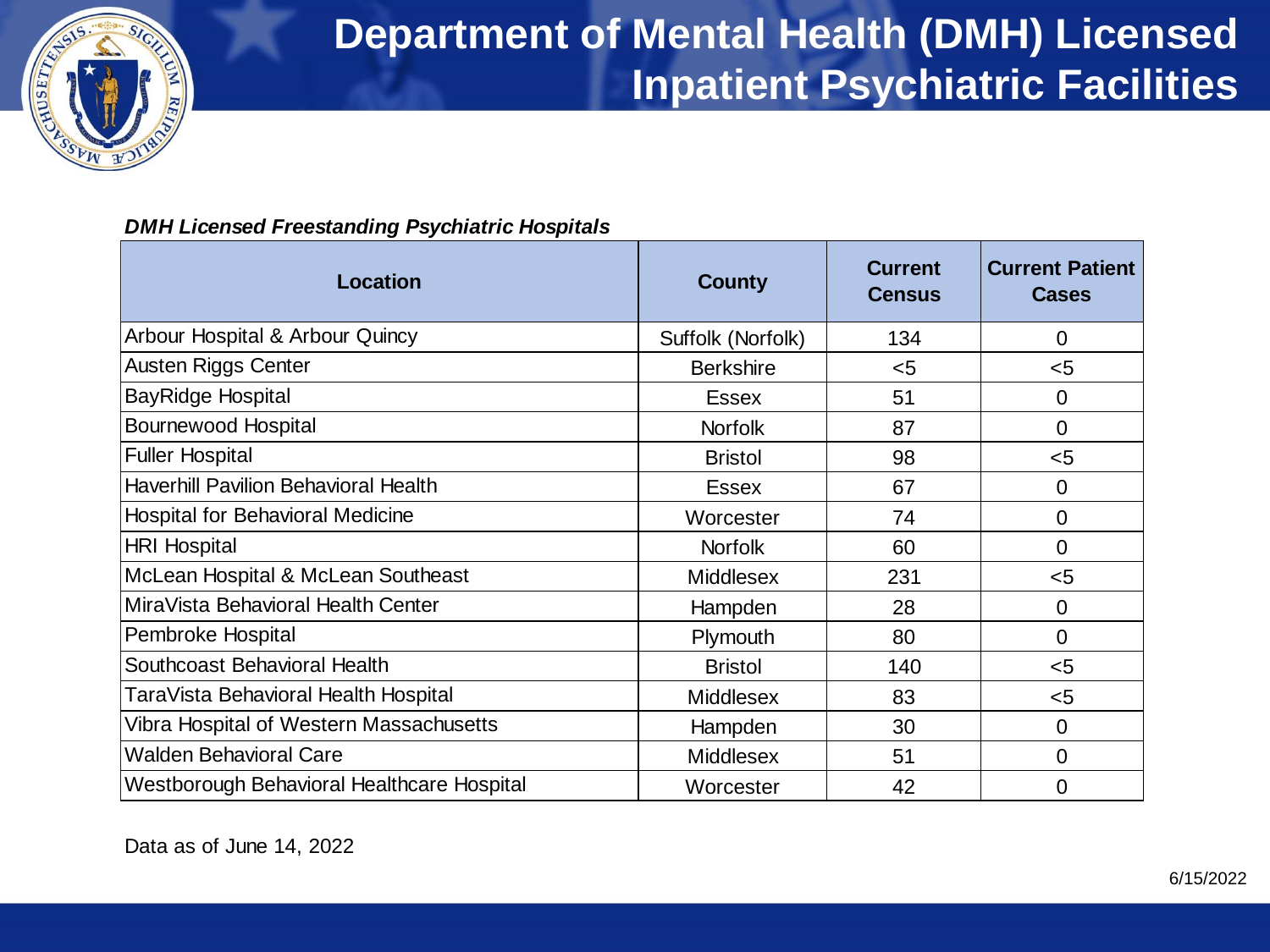

## **Department of Mental Health (DMH) Licensed Inpatient Psychiatric Facilities**

### *DMH Licensed Psychiatric Units within Acute General Hospitals*

|                                             |                  | <b>Current</b> | <b>Current Patient</b> |  |
|---------------------------------------------|------------------|----------------|------------------------|--|
| <b>Location</b>                             | <b>County</b>    | <b>Census</b>  | <b>Cases</b>           |  |
| Anna Jaques Hospital                        | Essex            | 25             | < 5                    |  |
| <b>Baystate Franklin Medical Center</b>     | Franklin         | 17             | 0                      |  |
| <b>Baystate Medical Center</b>              | Hampden          | 34             | 0                      |  |
| <b>Baystate Noble Hospital</b>              | Hampden          | 16             | 0                      |  |
| <b>Baystate Wing Hospital</b>               | Hampden          | 20             | 0                      |  |
| <b>Berkshire Medical Center</b>             | <b>Berkshire</b> | 20             | 0                      |  |
| <b>Beth Israel Deaconess Medical Center</b> | <b>Suffolk</b>   | 24             | 0                      |  |
| Beth Israel Deaconess Plymouth              | Plymouth         | 18             | 0                      |  |
| <b>Beverly Hospital</b>                     | <b>Essex</b>     | 15             | 0                      |  |
| <b>Boston Children's Hospital</b>           | <b>Suffolk</b>   | 24             | 0                      |  |
| Brigham and Women's Faulkner Hospital       | <b>Suffolk</b>   | 17             | 0                      |  |
| Cambridge Health Alliance                   | Middlesex        | 88             | 0                      |  |
| Cape Cod Hospital                           | Plymouth         | 20             | 0                      |  |
| <b>Cooley Dickinson Hospital</b>            | Hampshire        | 17             | 0                      |  |
| <b>Emerson Hospital</b>                     | Middlesex        | 21             | 0                      |  |
| <b>Franciscan Children's</b>                | Suffolk          | 18             | 0                      |  |
| Heywood Hospital                            | Worcester        | 20             | 0                      |  |
| Holyoke Medical Center                      | Hampden          | 43             | 0                      |  |
| Lawrence Memorial Hospital                  | Middlesex        | 15             | 0                      |  |
| Massachusetts General Hospital              | Suffolk          | 23             | 0                      |  |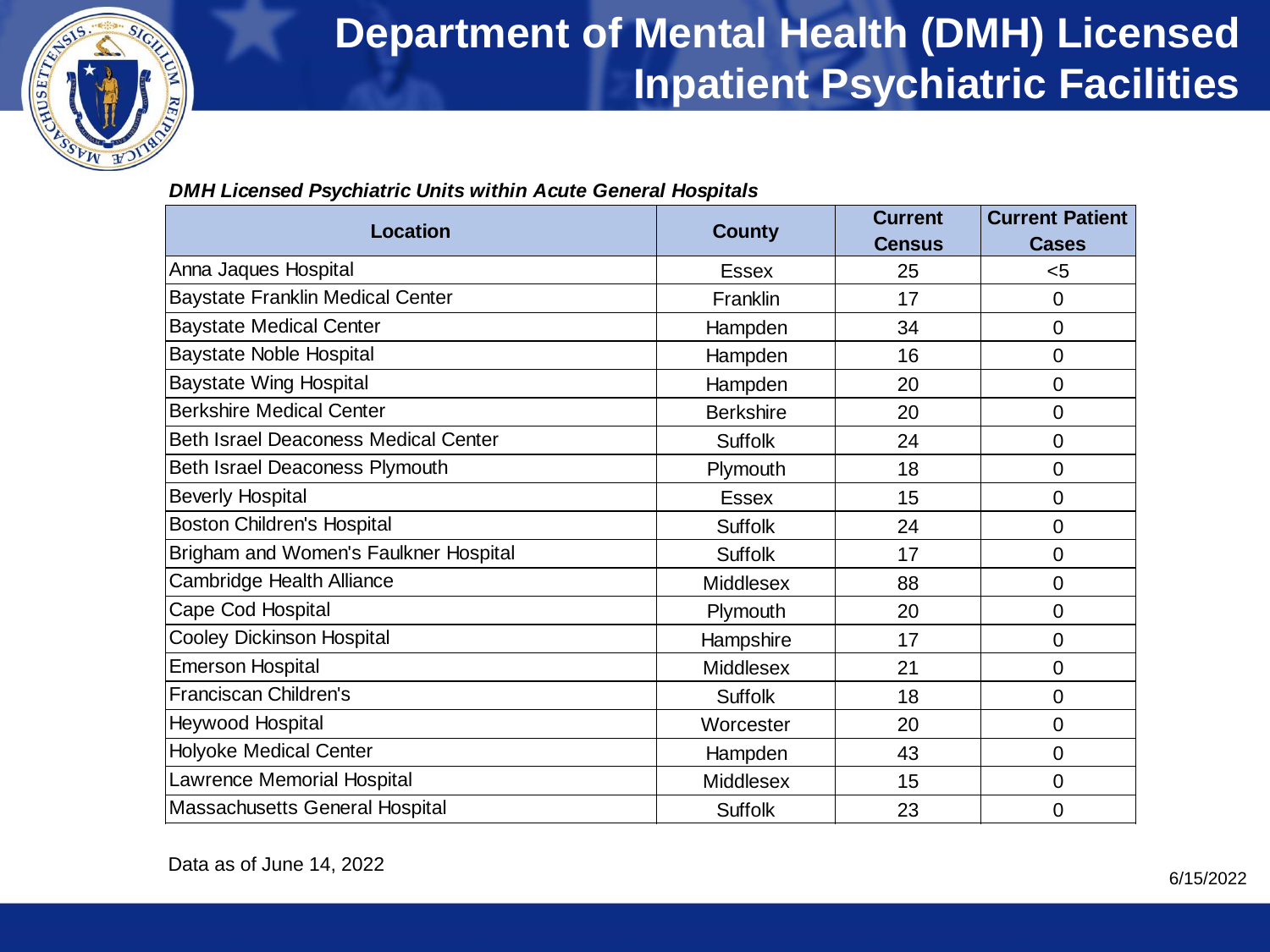

### **Department of Mental Health (DMH) Licensed Inpatient Psychiatric Facilities**

#### *DMH Licensed Psychiatric Units within Acute General Hospitals*

|                                                       |                  | <b>Current</b> | <b>Current Patient</b> |  |
|-------------------------------------------------------|------------------|----------------|------------------------|--|
| Location                                              | <b>County</b>    | <b>Census</b>  | <b>Cases</b>           |  |
| MelroseWakefield Hospital                             | <b>Middlesex</b> | 22             | 0                      |  |
| <b>MetroWest Medical Center</b>                       | <b>Middlesex</b> | 69             | 0                      |  |
| MGB- Salem Hospital (formerly Northshore)             | <b>Essex</b>     | 102            | 0                      |  |
| Mount Auburn Hospital                                 | <b>Middlesex</b> | 15             | 0                      |  |
| Newton-Wellesley Hospital                             | <b>Norfolk</b>   | 33             | 0                      |  |
| Signature Healthcare Brockton Hospital                | Plymouth         | 21             | 0                      |  |
| St. Vincent Hospital                                  | Worcester        | 9              | $\mathbf 0$            |  |
| <b>Steward Carney Hospital</b>                        | <b>Suffolk</b>   | 33             | 7                      |  |
| <b>Steward Good Samaritan Medical Center</b>          | Plymouth         | $\overline{0}$ | 0                      |  |
| <b>Steward Holy Family Hospital</b>                   | <b>Essex</b>     | 48             | 7                      |  |
| <b>Steward Morton Hospital</b>                        | <b>Bristol</b>   | 19             | 0                      |  |
| Steward Nashoba Valley Medical Center                 | <b>Middlesex</b> | 20             | $\overline{0}$         |  |
| Steward New England Sinai                             | <b>Norfolk</b>   | 0              | 0                      |  |
| Steward St. Anne's Hospital                           | <b>Bristol</b>   | 16             | $\Omega$               |  |
| Steward St. Elizabeth's Medical Center                | <b>Suffolk</b>   | 48             | $5$                    |  |
| Tufts Medical Center                                  | <b>Suffolk</b>   | 16             | 0                      |  |
| <b>UMass Memorial Health Alliance-Clinton</b>         | Worcester        | 12             | 0                      |  |
| UMass Memorial Health - Harrington Hospital @ Webster | Worcester        | 35             | 0                      |  |
| <b>UMass Memorial Marlborough Hospital</b>            | <b>Middlesex</b> | 18             | 0                      |  |
| <b>UMass Memorial Medical Center</b>                  | Worcester        | 38             | 0                      |  |